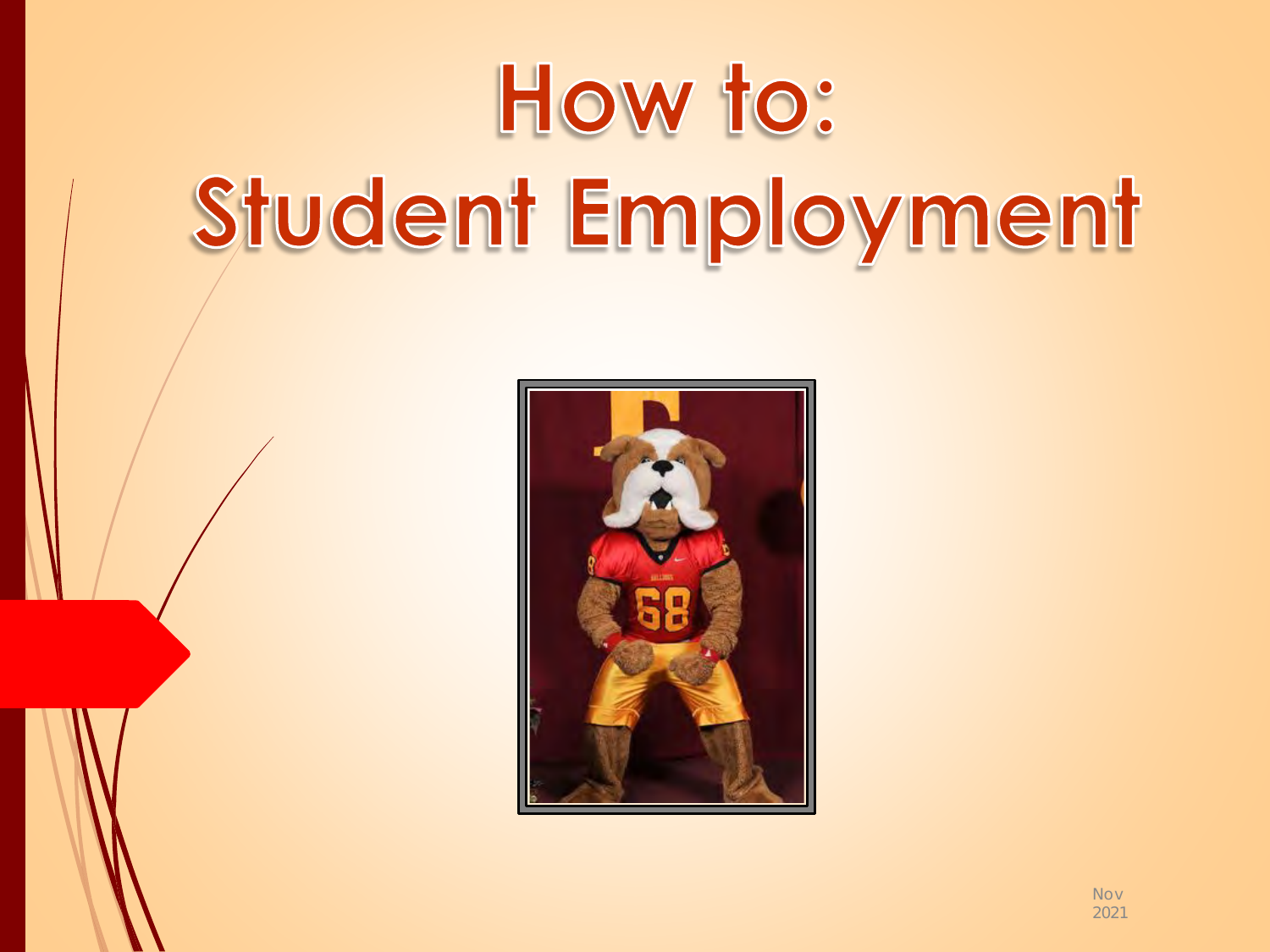#### •**Go to www.ferris.edu**  •**Click MyFSU at the top of the screen**

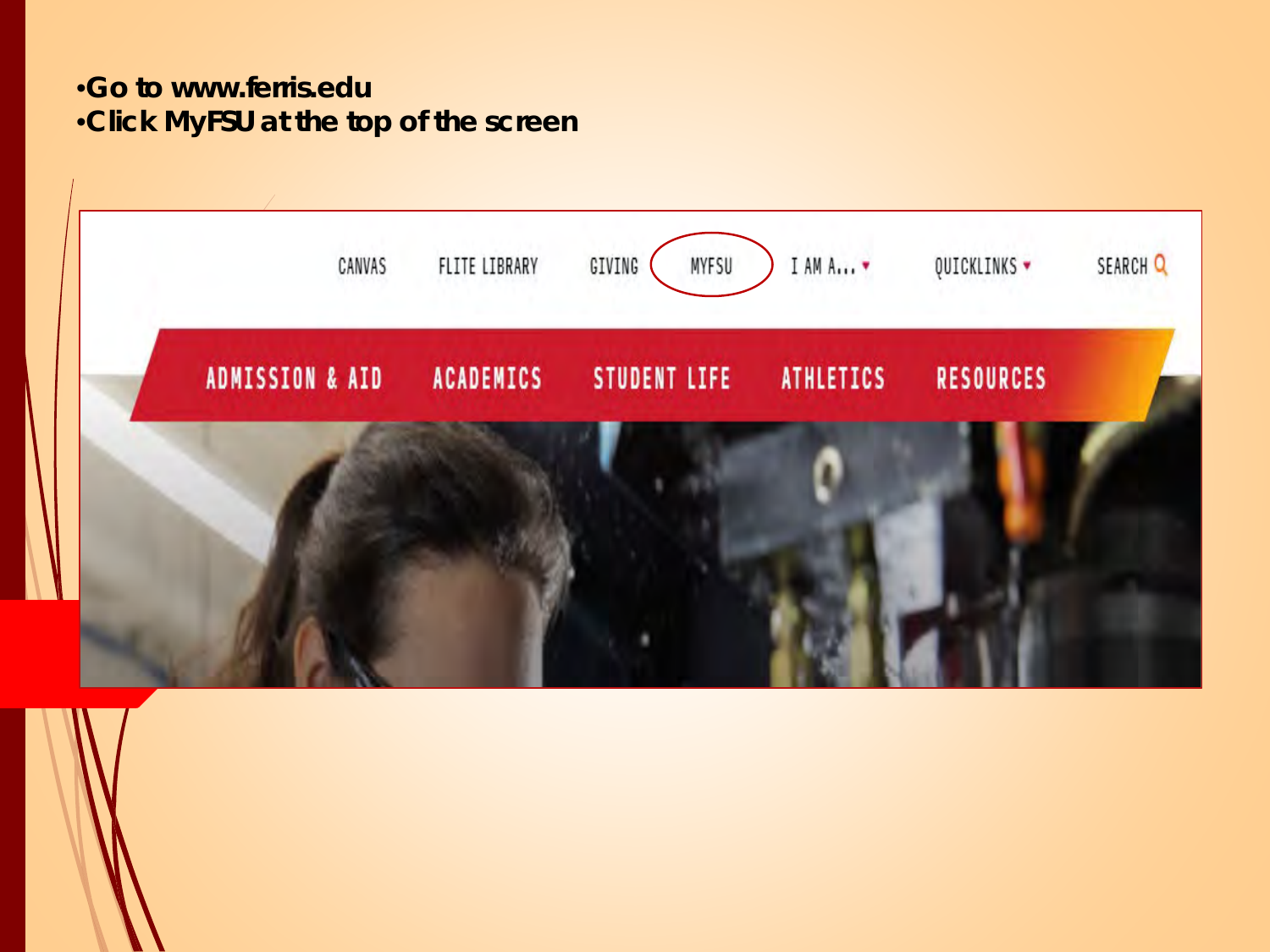| <b>MyFSU</b>                                           |                                  |
|--------------------------------------------------------|----------------------------------|
| User Name<br>Password                                  | Log in with your<br>username and |
| <b>SIGN IN</b>                                         | password                         |
| Forgot Password?<br>Account Locked?<br>Need more help? |                                  |
| $\sum$                                                 |                                  |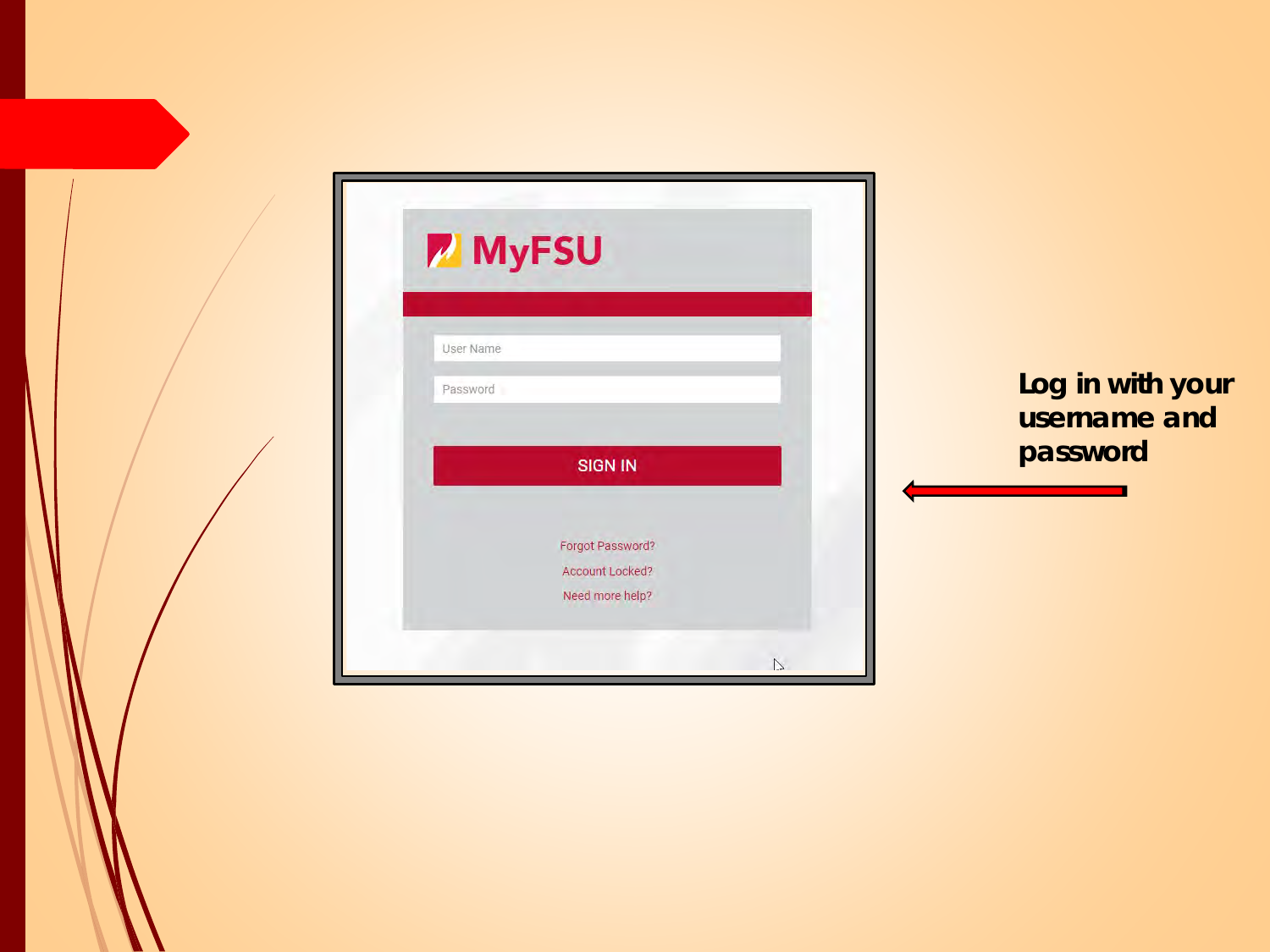|                                                     | <b>MyFSU</b>                                                                                                                                                                                                                                                                                                                                                                                                                                                                                                                                                                                                                                                                                                                                                                                                                                                                                                                                                                                                                                                                                                                                                                                                                                                                                                                     | <b>MyFSU</b><br>Home<br><b>Forms</b><br>Libr<br><b>Student</b><br><b>Home Community</b><br>Home |
|-----------------------------------------------------|----------------------------------------------------------------------------------------------------------------------------------------------------------------------------------------------------------------------------------------------------------------------------------------------------------------------------------------------------------------------------------------------------------------------------------------------------------------------------------------------------------------------------------------------------------------------------------------------------------------------------------------------------------------------------------------------------------------------------------------------------------------------------------------------------------------------------------------------------------------------------------------------------------------------------------------------------------------------------------------------------------------------------------------------------------------------------------------------------------------------------------------------------------------------------------------------------------------------------------------------------------------------------------------------------------------------------------|-------------------------------------------------------------------------------------------------|
| Once logged<br>in, click on<br>the "Student"<br>taþ | Student<br><b>Forms</b><br>Library<br><b>Communities</b><br>Hom:<br><b>Home Co</b><br>Home<br>Home Quick Links for Students and Banner INB<br>٥<br>B<br>E<br>canvas<br>Symptom Checker<br>E-Bill<br>Canvas<br><b>TimeClock Plus</b><br><b>Buildog Connect</b><br>F.Mail<br><b>Admin Pages</b><br><b>HandShak</b><br>You@Ferri<br><b>EE Confidential and Restricted Data Reminder - 12/11/16</b><br>Confidential and Restricted data such as FERPA, HIPAA, and PCI, etc. require regular notification reminders about protecting that data. Only Ferris State University employees, affiliates, and a limited number of vendors wh                                                                                                                                                                                                                                                                                                                                                                                                                                                                                                                                                                                                                                                                                                | Home Quick Links for Students and Bann<br>۵<br>Change Passwort                                  |
|                                                     | You are responsible for changes made using your ID. Please do not share your ID or passwords with anyone.<br>. Any information you enter or change will be effective immediately, unless otherwise noted. You are responsible for any such entries.<br>· Some students have requested that even "Directory" information may not be released about them. These students will appear in Banner with this message, "Warning: Information about the person is confidential." Also, the wo<br>need to present a picture ID when requesting assistance.<br>. When requesting reports or working with Confidential and/or Restricted data, please get appropriate approvals and store in appropriate Ferris approved locations only.<br>Family Educational Rights and Privacy Act of 1974 (FERPA) - http://www2.ed.gov/policy/gen/guid/fpco/ferpa/index.html<br>http://www.ferris.edu/htmls/staff/forms/datasecurity/FERPA-Staff-Reference-Sheet.pdf<br>Health Insurance Portability and Accountability Act of 1996 (HIPAA) - Please refer to the appropriate University Health Care Component's HIPAA Policies and Procedures for further information regarding privacy and security<br>Payment Card Industry (PCI) - http://www.ferris.edu/HTMLS/administration/buspolletter/financial/Credit-Card-Processing-And-Security-Policy.pdf | he student. Students with this additional restriction                                           |
|                                                     | <b>ENVAC</b><br><b>EE University Directory</b><br>Kivuto<br>Find a Faculty/Staff Person<br>Find Reset<br>Find a Person by Department<br>Find Reset                                                                                                                                                                                                                                                                                                                                                                                                                                                                                                                                                                                                                                                                                                                                                                                                                                                                                                                                                                                                                                                                                                                                                                               |                                                                                                 |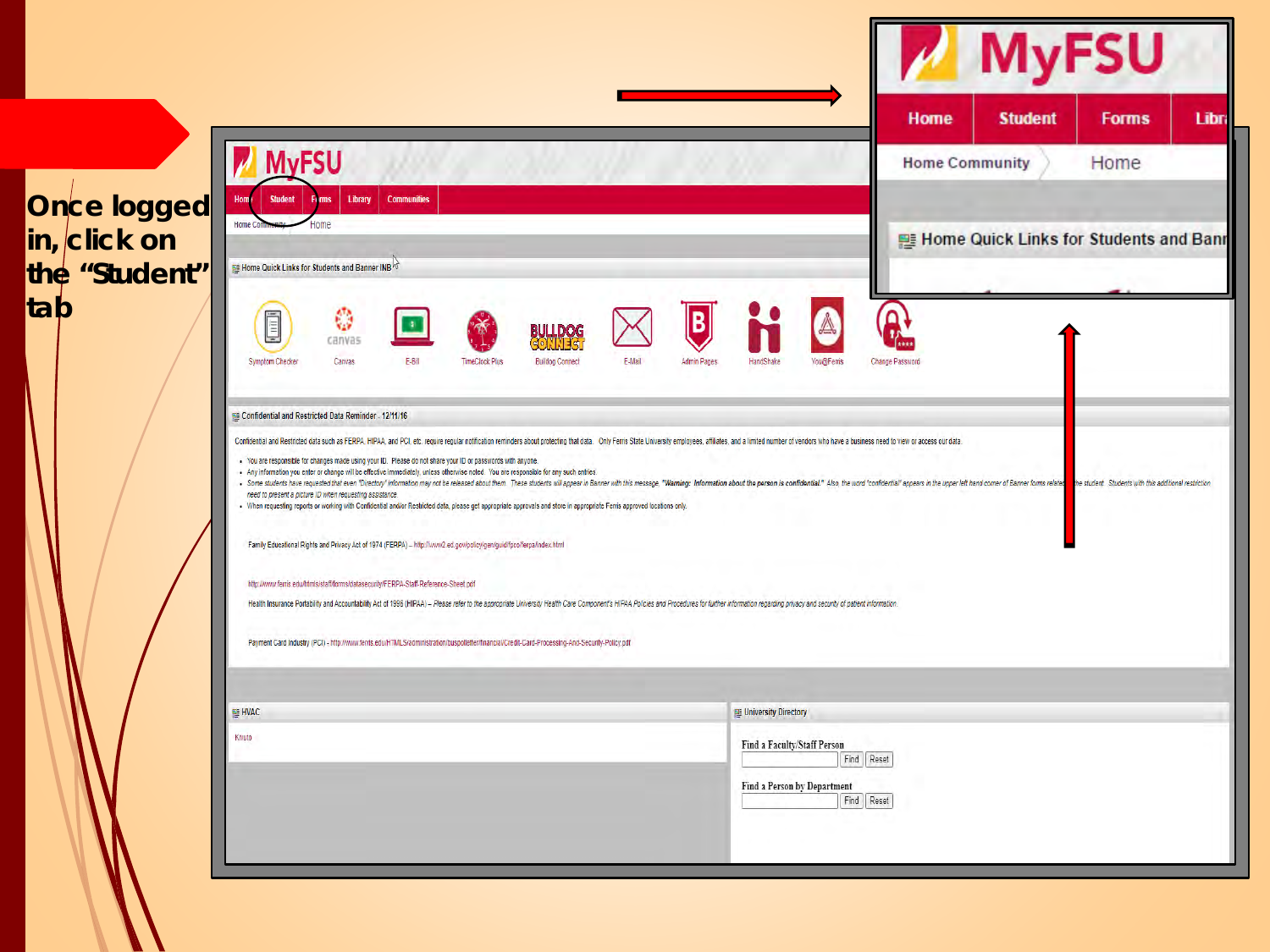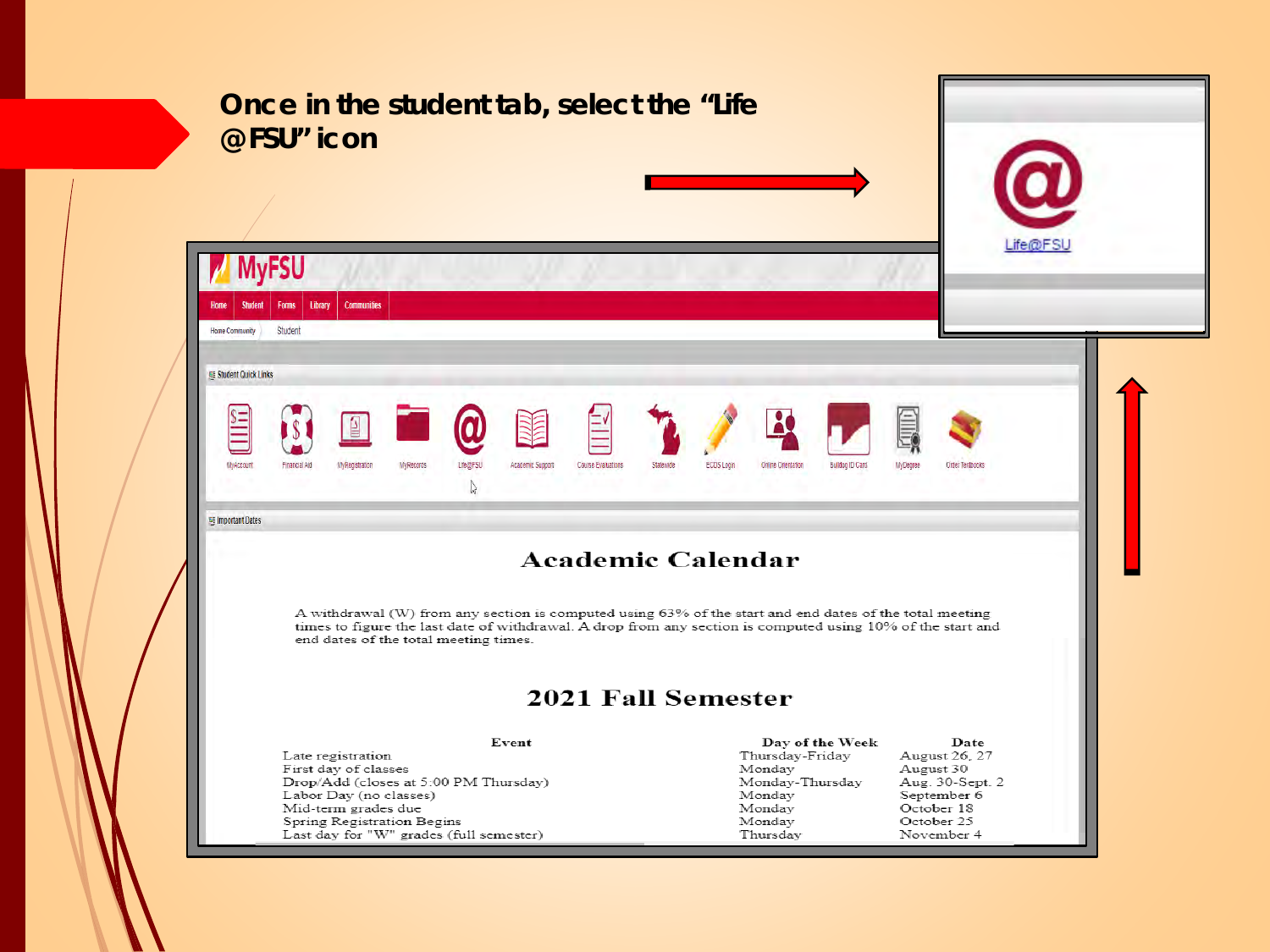#### **Click on 'Local and On Campus Job Postings'**



| Library<br><b>Communities</b><br>Home<br><b>Student</b><br>Forms                                  |                                                                                                                             |
|---------------------------------------------------------------------------------------------------|-----------------------------------------------------------------------------------------------------------------------------|
| Life@FSU<br><b>Home Community</b><br>Student                                                      |                                                                                                                             |
| B Campus Location Quick Links                                                                     |                                                                                                                             |
|                                                                                                   |                                                                                                                             |
|                                                                                                   |                                                                                                                             |
| <b>Dining &amp; Housing</b><br>Recreation<br><b>Health Center</b><br><b>Technology Support</b>    |                                                                                                                             |
|                                                                                                   |                                                                                                                             |
|                                                                                                   |                                                                                                                             |
| <b>EE Student Employment</b>                                                                      | <b>EE</b> Campus Safety and Information                                                                                     |
| Student Employment Home Page                                                                      |                                                                                                                             |
| Local and On Campus Job Postings                                                                  | Emergencies 911                                                                                                             |
| udent Employment Handbook                                                                         | Non Emergencies (231) 591-5000                                                                                              |
| Student Employee - Pay Stub access                                                                |                                                                                                                             |
| Student Employee - Direct Deposit Allocation                                                      |                                                                                                                             |
| <b>Direct Deposit Form</b>                                                                        | <b>Reporting Sexual Assaults</b>                                                                                            |
| Work Study Earnings                                                                               | The Department of Public Safety is located at 13'<br>Campus Crime Hotline (231) 591-5900<br><b>Reporting Bias Incidents</b> |
| Click here for YTD earnings information to complete your FAFSA:<br>W2 Year End Earnings Statement | <b>Annual Security Report</b>                                                                                               |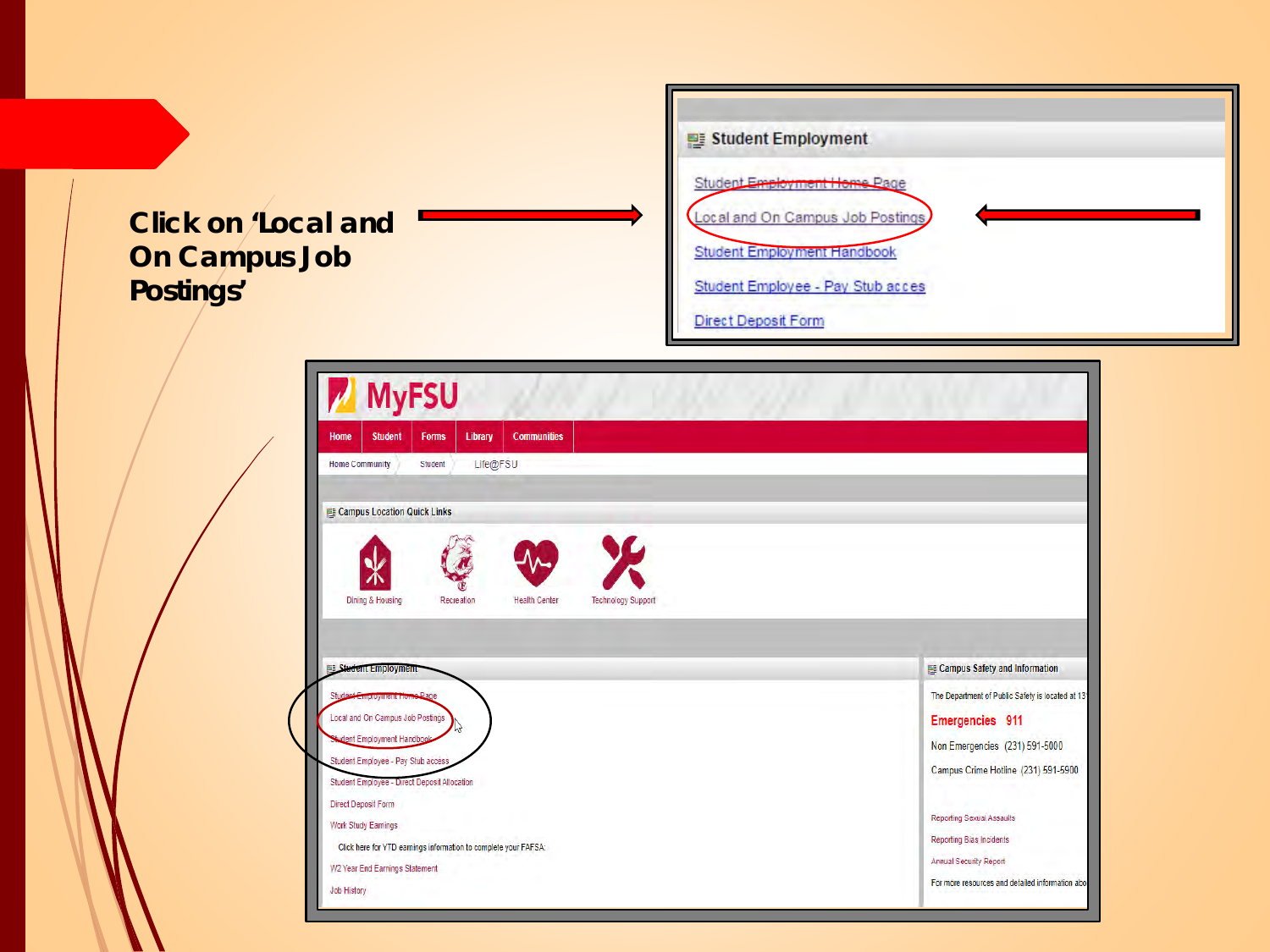| <b>7 FERRIS STATE UNIVERSITY</b><br><b>IMAGINE MORE</b>                                                                                                                                   | <b>Student Employment</b>                                         |
|-------------------------------------------------------------------------------------------------------------------------------------------------------------------------------------------|-------------------------------------------------------------------|
| Welcome to Student Employment.<br><b>Please login using your MyFSU</b><br>user name and password.<br>Enter Username:                                                                      |                                                                   |
| Enter Password:<br>Login<br><b>Ferris State University</b><br>1201 S. State St., CSS 101, Big Rapids, MI 49307-2714<br>Phone: (231) 591-2012                                              |                                                                   |
| Hours: 8:00 AM - 5:00 PM, Monday through Friday<br>Contact: stuempl@ferris.edu<br><b>Current Students</b><br><b>Faculty &amp; Staff</b><br><b>Admissions</b><br><b>Visitors</b><br>Ferris | Online<br>Searching<br><b>MyFSU</b><br><b>Alumni &amp; Giving</b> |

**Again, log in with your MyFSU username and password**

\*Depending on the browser you are using, a new window may open or your current page will load to this (Same for the following pages)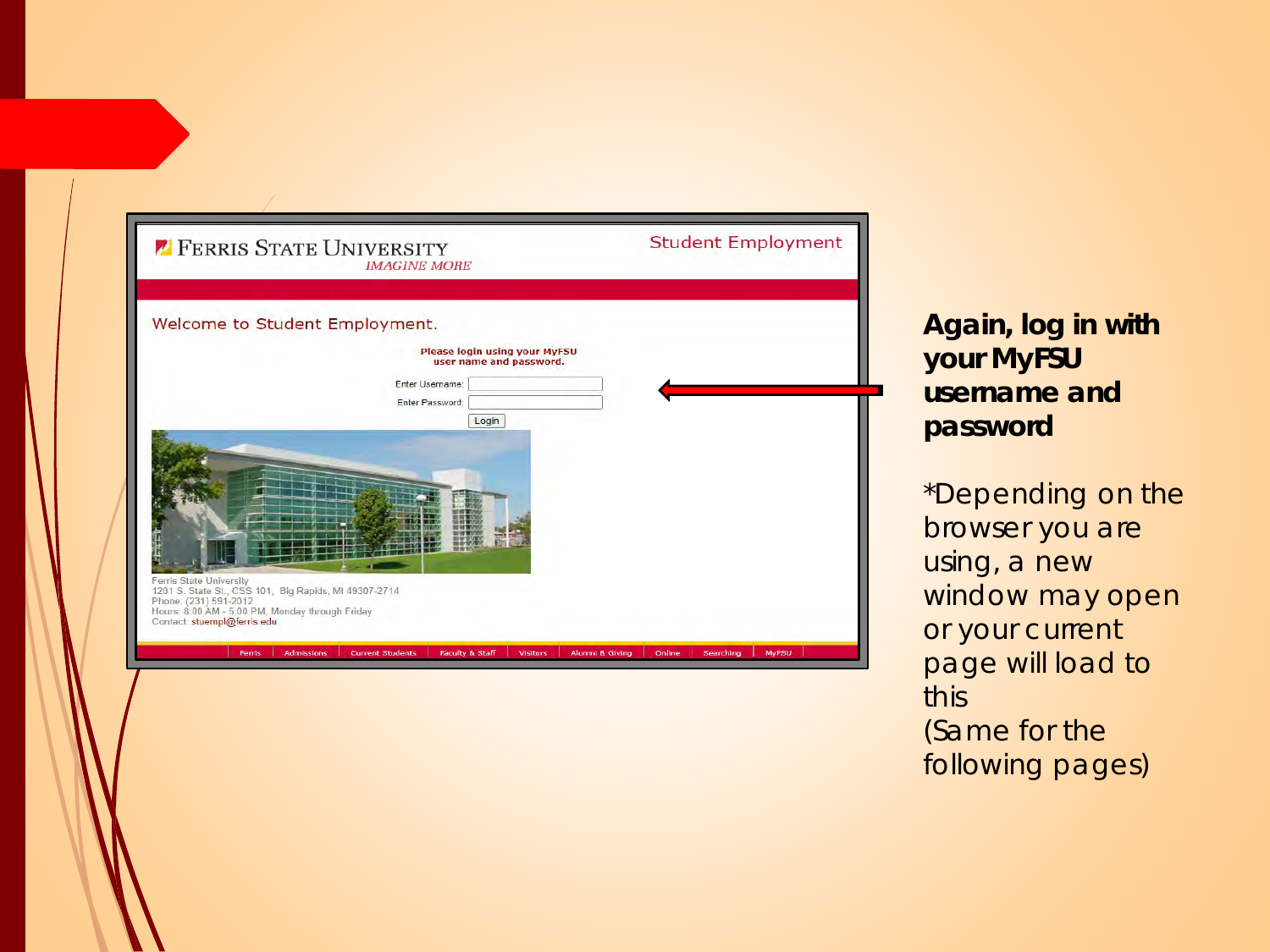| <b>Registration Form</b>             |                                                                                                                                                                                                        |                      |                          |                       |  |
|--------------------------------------|--------------------------------------------------------------------------------------------------------------------------------------------------------------------------------------------------------|----------------------|--------------------------|-----------------------|--|
|                                      |                                                                                                                                                                                                        |                      |                          |                       |  |
| Personal Info                        |                                                                                                                                                                                                        |                      |                          |                       |  |
|                                      | Address (Steet, City, State, Zip)                                                                                                                                                                      |                      |                          |                       |  |
|                                      | Second Address                                                                                                                                                                                         |                      |                          |                       |  |
|                                      | Phone/Cell                                                                                                                                                                                             |                      |                          |                       |  |
|                                      | Program                                                                                                                                                                                                |                      |                          |                       |  |
|                                      |                                                                                                                                                                                                        | Status Freshman      | $\mathbf{\underline{v}}$ |                       |  |
|                                      | Experience/Employment History section is not mandatory. Once completed, data will be stored in our database and<br>will not have to be completed again unless you need/want to update the information. |                      |                          |                       |  |
| <b>Experience/Employment History</b> |                                                                                                                                                                                                        |                      |                          |                       |  |
| Job History 1:                       |                                                                                                                                                                                                        |                      |                          |                       |  |
| Beginning:                           | $\boldsymbol{\times}$<br>×                                                                                                                                                                             | Ending:              | ×                        | $\boldsymbol{\omega}$ |  |
| Employer                             | None                                                                                                                                                                                                   | Job Title            | N/A                      |                       |  |
|                                      |                                                                                                                                                                                                        |                      |                          |                       |  |
| Duties                               |                                                                                                                                                                                                        |                      |                          |                       |  |
| Job History 2:                       |                                                                                                                                                                                                        |                      |                          |                       |  |
| Beginning:                           | M<br>×                                                                                                                                                                                                 | Ending:              | ×.                       | (M)                   |  |
| Employer                             |                                                                                                                                                                                                        | Job Title            |                          |                       |  |
| Duties                               |                                                                                                                                                                                                        |                      |                          |                       |  |
|                                      |                                                                                                                                                                                                        |                      |                          |                       |  |
| Job History 2:                       |                                                                                                                                                                                                        |                      |                          |                       |  |
| Beginning:<br>Employer               | $\checkmark$<br>$\check{}$                                                                                                                                                                             | Ending:<br>Job Title | $\checkmark$             | $\checkmark$          |  |
|                                      |                                                                                                                                                                                                        |                      |                          |                       |  |
| Duties                               |                                                                                                                                                                                                        |                      |                          |                       |  |
| Job History 3:                       |                                                                                                                                                                                                        |                      |                          |                       |  |
| Beginning:                           | $\boldsymbol{\mathsf{v}}$<br>$\mathbf{v}$                                                                                                                                                              | Ending:              | $\blacktriangledown$     | $\vert$ $\vert$       |  |
| Employer                             |                                                                                                                                                                                                        | Job Title            |                          |                       |  |
| Duties                               |                                                                                                                                                                                                        |                      |                          |                       |  |
|                                      |                                                                                                                                                                                                        |                      |                          |                       |  |
|                                      |                                                                                                                                                                                                        |                      |                          |                       |  |

**If this is your first time entering the job website, you will automatically be brought to this page to set up your profile**

**Once you have saved your information, you will then be able to look at the jobs available**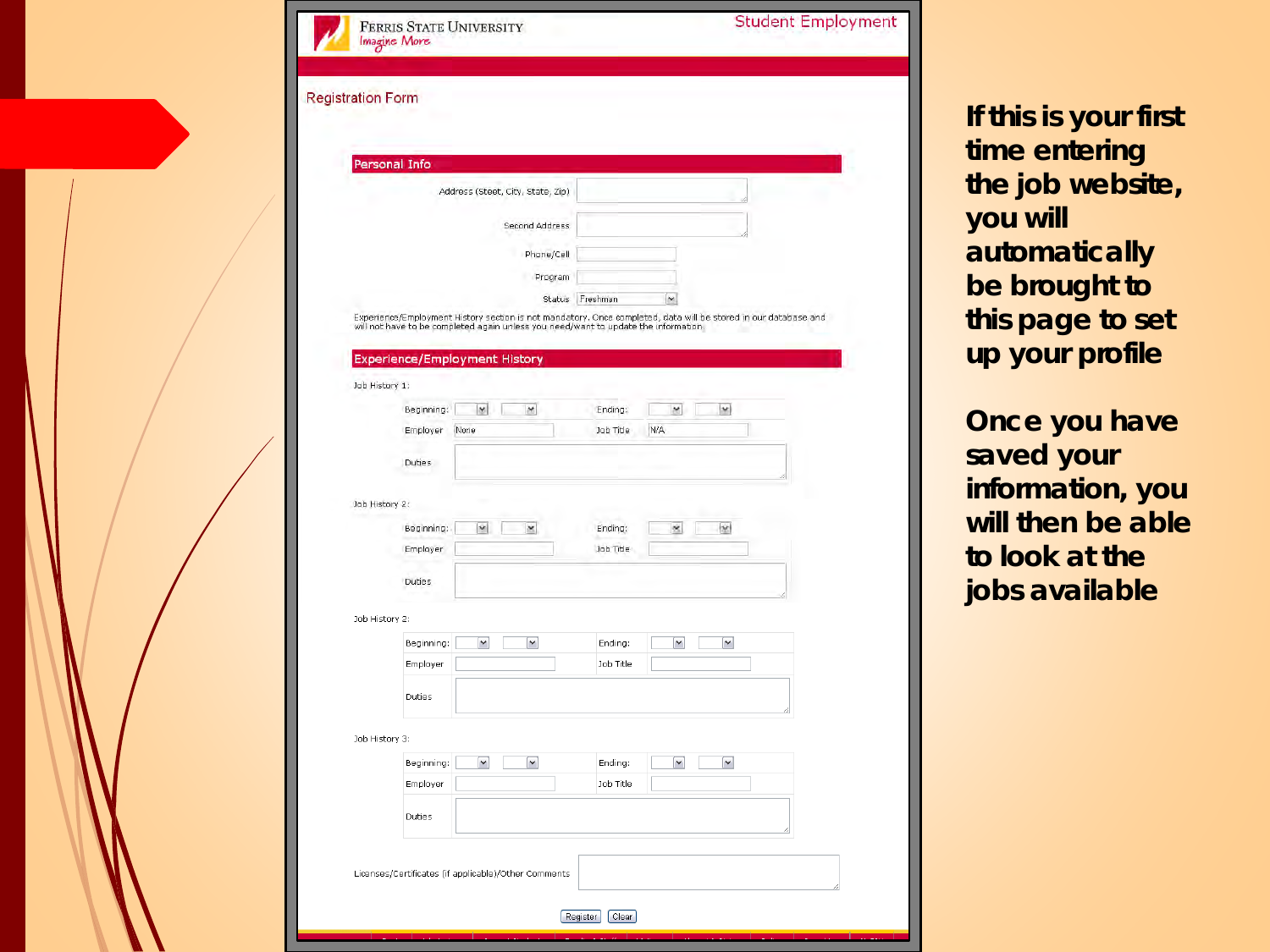**If this is not your first-time logging into the site, you will be brought to the home page.** 

**The first thing you should do is click on 'Update Profile'**

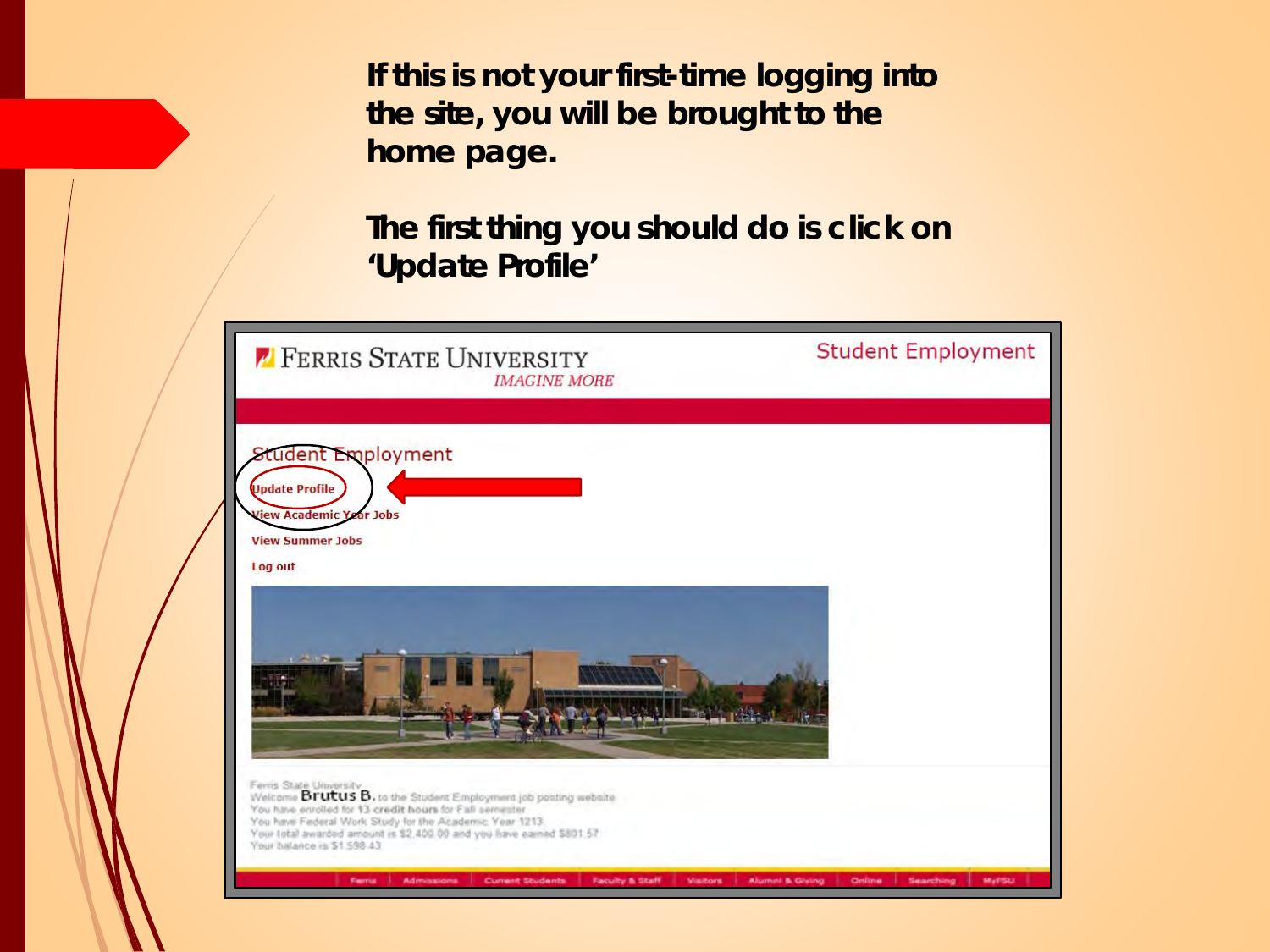**This is the section where you can update all your personal info, along with employment history. Employers have access to this information so it is important to make sure it is complete**

| <b>Undate Profile</b>                | View Jobs                                                                                                                                                                                    |                                        | Off Campus Jobs | Log out |  |                      |
|--------------------------------------|----------------------------------------------------------------------------------------------------------------------------------------------------------------------------------------------|----------------------------------------|-----------------|---------|--|----------------------|
|                                      |                                                                                                                                                                                              |                                        |                 |         |  |                      |
| Personal Info                        |                                                                                                                                                                                              |                                        |                 |         |  | <b>DO NOT</b>        |
|                                      | Home Address                                                                                                                                                                                 | 1234 Bulldeg Cirloe                    |                 |         |  | <b>FORGET TO HIT</b> |
|                                      | School Address                                                                                                                                                                               | 555 Ferris Lane                        |                 |         |  | <b>UPDATE AT THE</b> |
|                                      | Home Phone                                                                                                                                                                                   |                                        |                 |         |  | <b>BOTTOM OF</b>     |
|                                      | Phone Cell Phone (555) 867-5305                                                                                                                                                              |                                        |                 |         |  | <b>THE PAGE!</b>     |
|                                      |                                                                                                                                                                                              | Academic Program Nuclear Medicine Tech |                 |         |  |                      |
|                                      |                                                                                                                                                                                              | Status Suphomore                       | i se            |         |  |                      |
|                                      |                                                                                                                                                                                              |                                        |                 |         |  |                      |
|                                      | Experience Employment History section is not mandatory. If filed out the data will be stored in our database and you will<br>not have to fill it out again when you apply for the job later. |                                        |                 |         |  |                      |
| <b>Experience/Employment History</b> |                                                                                                                                                                                              |                                        |                 |         |  |                      |
| Job History 1:                       |                                                                                                                                                                                              |                                        |                 |         |  |                      |
| Beginning                            | $2011 -$<br>Aug <sup>w</sup>                                                                                                                                                                 | <b>Ending</b>                          | $Feb$ $\sim$    |         |  |                      |
| Employer                             | FSU-FINAID/student emp.                                                                                                                                                                      | Job Title                              | Clencal         |         |  |                      |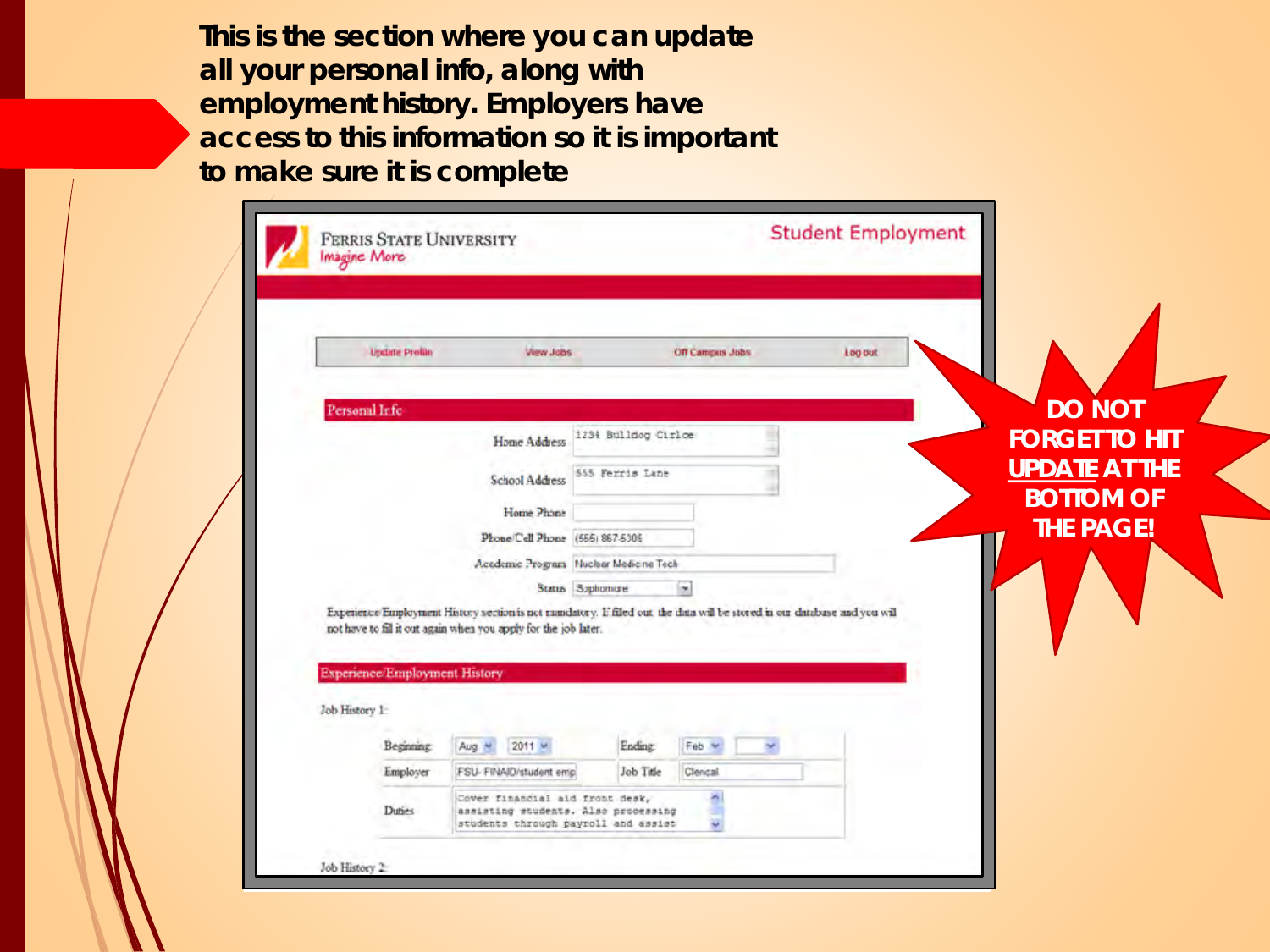### **Once you hit 'Update' it will bring you to this page.**

#### **Click 'home page' to go back to the Student Employment's homepage**

| <b><i>FERRIS STATE UNIVERSITY</i></b> | <b>IMAGINE MORE</b>                                                                                                                                                     | <b>Student Employment</b>                              |  |  |
|---------------------------------------|-------------------------------------------------------------------------------------------------------------------------------------------------------------------------|--------------------------------------------------------|--|--|
|                                       | Your information has been successfully updated<br>You are being redirected back to the home page. If you encounter<br>any problem use the link to get to the home page. |                                                        |  |  |
| Ferris<br>Admissions                  | <b>Faculty &amp; Staff</b><br><b>Current Students</b><br><b>Visitors</b>                                                                                                | Online<br>Alumni & Giving<br>Searching<br><b>MyFSU</b> |  |  |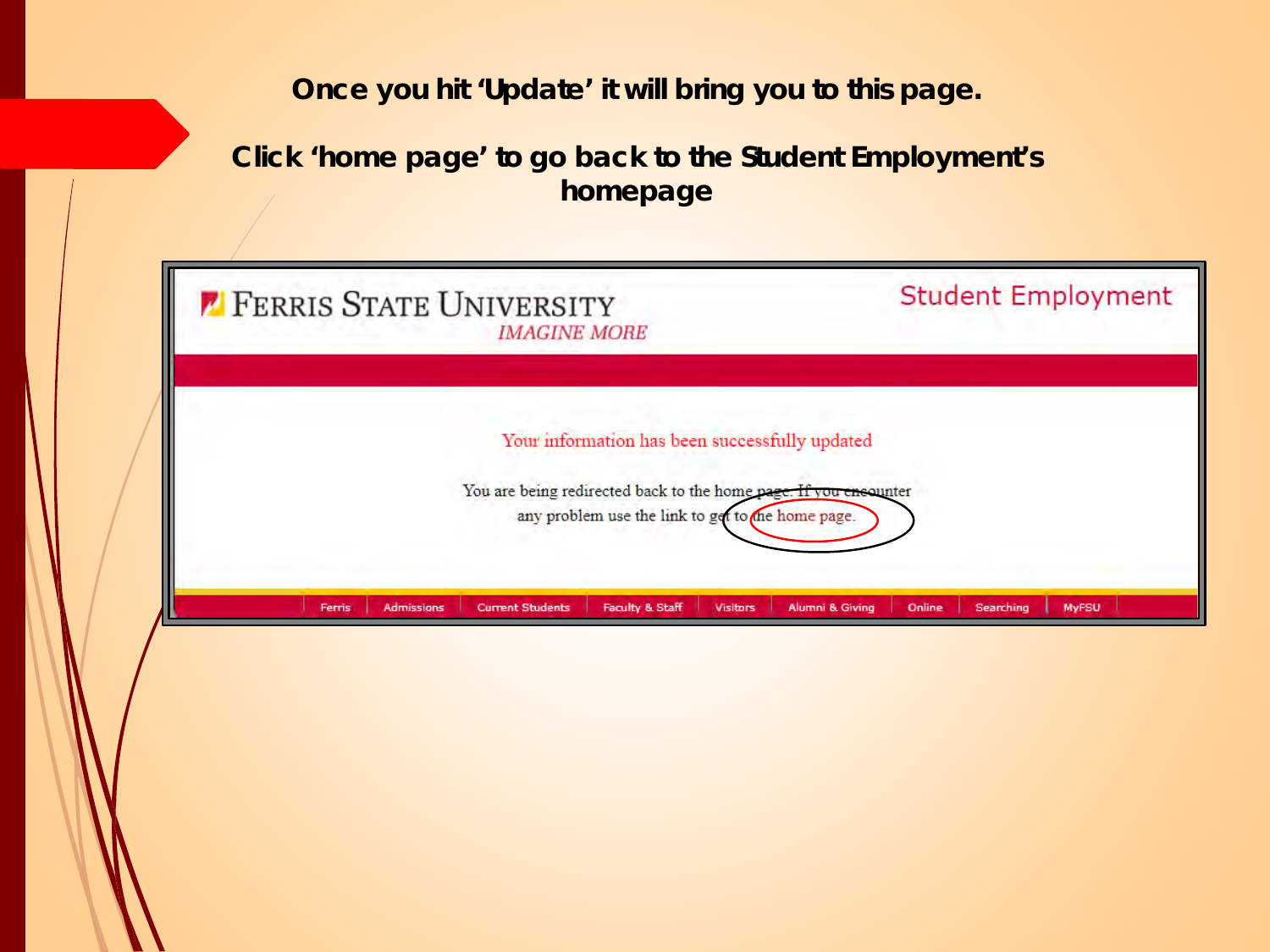**Now you can click on 'View Academic Year Jobs' and you can begin looking at the available postings on campus for the Fall and Spring semesters.** 

| <b>PERRIS STATE UNIVERSITY</b><br><b>IMAGINE MORE</b>                                | <b>Student Employment</b> |
|--------------------------------------------------------------------------------------|---------------------------|
| <b>Student Employment</b><br><b>Undate Profile</b><br><b>View Academic Year Jobs</b> |                           |
| <b>View Summer Jobs</b><br>Log out                                                   |                           |
| <b>ALL FIRE</b>                                                                      | $\mathbb{Z}$              |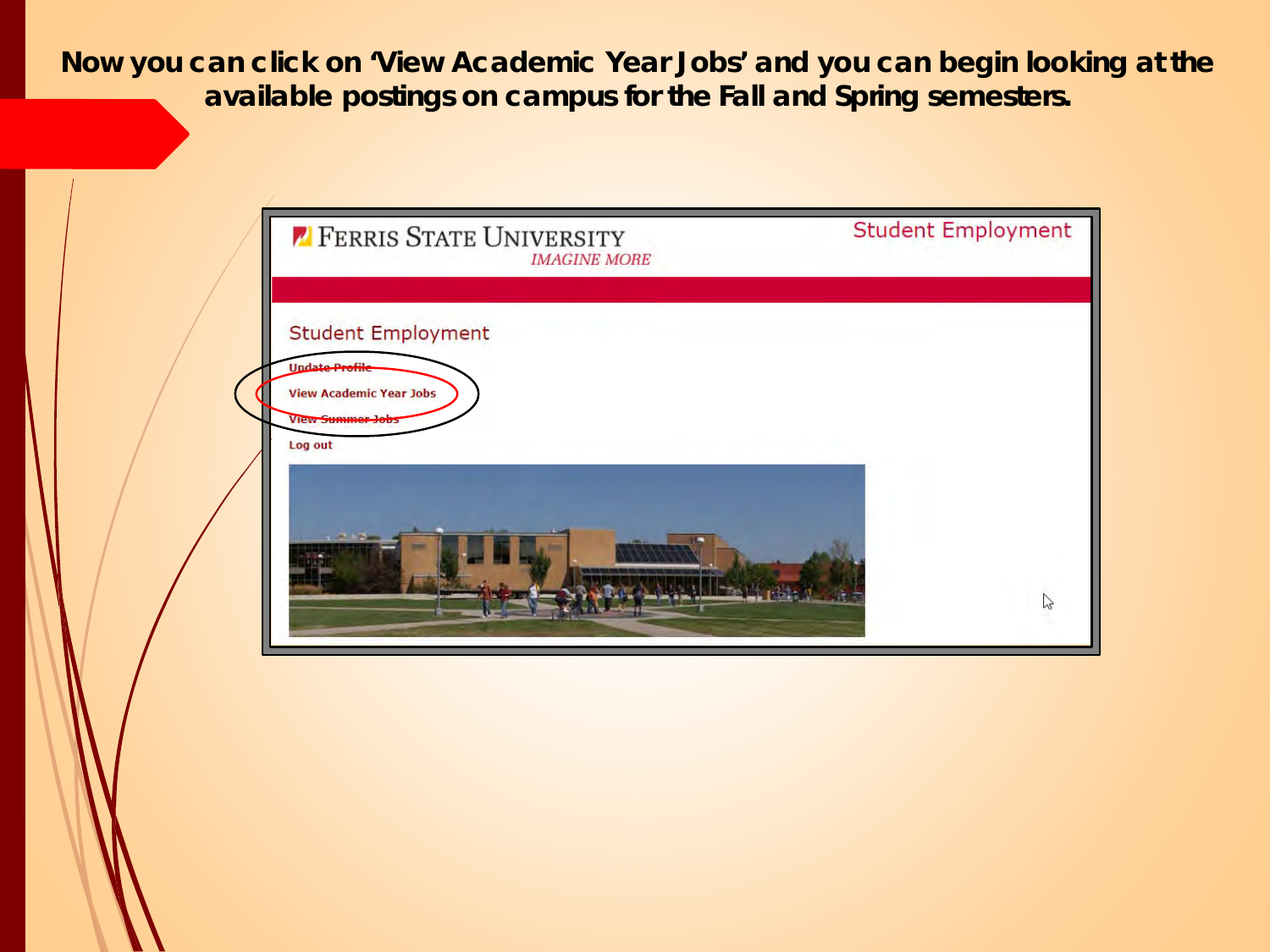Or you can click on 'View Summer Jobs' and you can begin looking at the available postings on campus for the Summer semester only.

| <b><i>P</i></b> FERRIS STATE UNIVERSITY<br><b>IMAGINE MORE</b>                                                  | <b>Student Employment</b> |
|-----------------------------------------------------------------------------------------------------------------|---------------------------|
| <b>Student Employment</b><br><b>Update Profile</b><br><b>View Academic Year Jobs</b><br><b>View Summer Jobs</b> |                           |
| Log out                                                                                                         | B                         |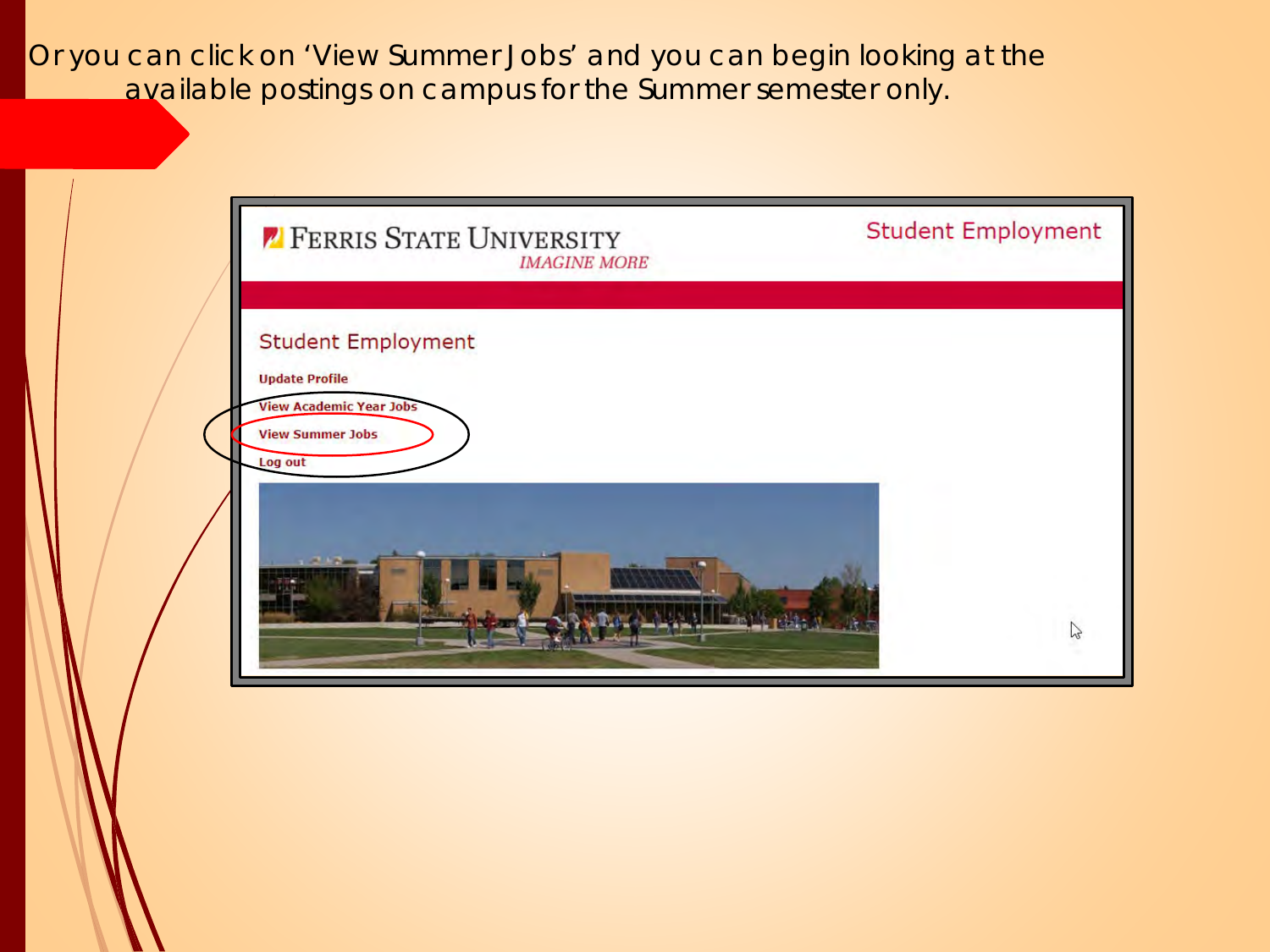**This is an example of what you might see, depending on which option you chose. Also whether or not you have work study will affect the number of jobs you may be able to see**

**When you see one that you are Student Employment FERRIS STATE UNIVERSITY interested in, click on Imagine More either the 'Job ID' or 'Job Title' Update Profile** View Academic Year Jobs **View Summer Jobs Off Campus Jobs** For an example, we will click Log out **on the Clerical General job**Number of jobs 15 Pages: 1.2 Job ID **Job title Employing Area Job Description Hours** 9596 **Business Services** Clerks must be very detailed and accurate performing **Plant Operational** M-F: vary by Clerk accounting related job duties. Duties also include Services schedule deducting products from inventory, processing a bimonthly upload to feed to all accounts across campus, helping complete a physical cycle count, assisting Plant Stores and Motor Pool with coverage, and other jobs as assigned. Students must be able to handle accounting checks and balances with mail room daily information and balance at month end. Must meet FSU student driving requirements 9712 **Ilerical General Level f** Duties include answering phones, data entry, filing, typing, Men's basketball Variable and photocopying. Other jobs may include manual assembly, tours, assisting faculty, scheduling appointments, research, assisting patrons and other general office duties. Applicants should have knowledge of Microsoft programs such as Word and Excel. Other duties and special projects may be assigned as necessary Clerical General Level I CAS Dean's 9754 Duties include answering phones, data entry, filing, typing, 8 am to 5 pm and photocopying. Other jobs may include manual Office assembly, tours, assisting faculty, scheduling appointments, research, assisting patrons and other general office duties. Applicants should have knowledge of Microsoft programs such as Word and Excel. Other duties and special projects may be assigned as 21854 Clerical General Level I Duties include answering phones, data entry, filing, typing, **Mathematics**  $8-5$ and photographing Citize labe may include many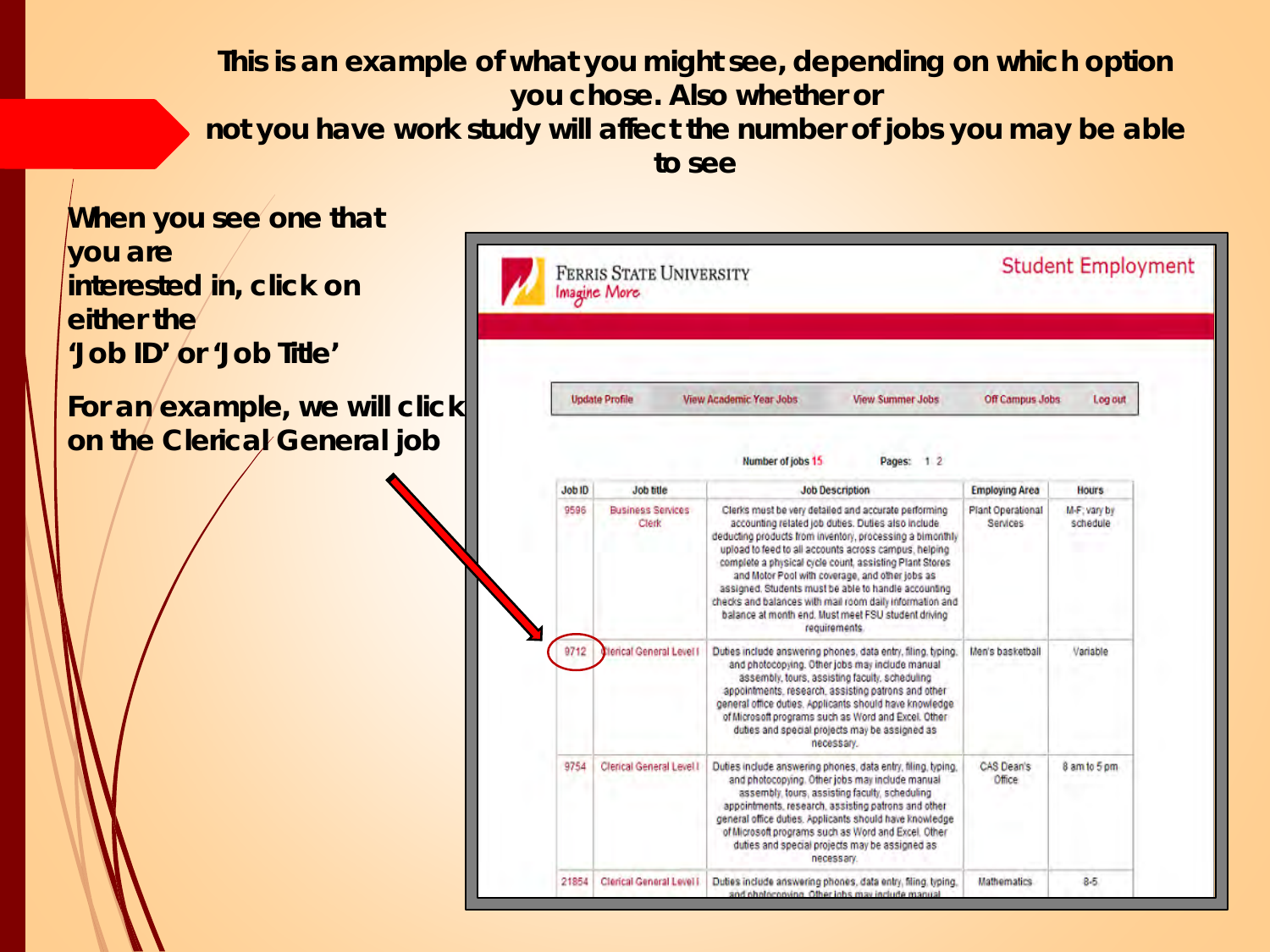When you click on the **Job's ID or Title, it will bring you to this page**

**If you wish to apply for this job, click on 'Print job Referral/Application'**  at the bottom of the screen

| <b>Update Profile</b> | View Academic Year Jobs   | <b>View Summer Jobs</b>                                                                                                                                                                                                                                                                                                                                                                                                                                                                                                                      | <b>Off Campus Jobs</b> | Logout |
|-----------------------|---------------------------|----------------------------------------------------------------------------------------------------------------------------------------------------------------------------------------------------------------------------------------------------------------------------------------------------------------------------------------------------------------------------------------------------------------------------------------------------------------------------------------------------------------------------------------------|------------------------|--------|
|                       | Job Title:                | <b>Business Services Clerk</b>                                                                                                                                                                                                                                                                                                                                                                                                                                                                                                               |                        |        |
|                       | <b>Department:</b>        | Physical Plant                                                                                                                                                                                                                                                                                                                                                                                                                                                                                                                               |                        |        |
|                       | <b>Employing Area:</b>    | <b>Plant Operational Services</b>                                                                                                                                                                                                                                                                                                                                                                                                                                                                                                            |                        |        |
|                       | <b>Building:</b>          | General Services Building                                                                                                                                                                                                                                                                                                                                                                                                                                                                                                                    |                        |        |
|                       |                           | Description: Clerks must be very detailed and accurate performing accounting related job duties. Duties<br>also include deducting products from inventory, processing a bimoribily upload to feed to<br>all accounts across campus, helping complete a physical cycle count, assisting Plant<br>Stores and Motor Pool with coverage, and other jobs as assigned. Students must be able<br>to handle accounting checks and balances with mail room daily information and balance at<br>month end. Must meet FSU student driving requirements. |                        |        |
|                       | <b>Requirements:</b>      | Preference given to student with Accounting background/major. Must be detail oriented.<br>Computer experience must include Excel and knowledge of databases is a plus.                                                                                                                                                                                                                                                                                                                                                                       |                        |        |
|                       | Hours:                    | M-F: vary by schedule                                                                                                                                                                                                                                                                                                                                                                                                                                                                                                                        |                        |        |
|                       | <b>Division</b>           |                                                                                                                                                                                                                                                                                                                                                                                                                                                                                                                                              |                        |        |
|                       | <b>Date Received:</b>     | 10/31/12                                                                                                                                                                                                                                                                                                                                                                                                                                                                                                                                     |                        |        |
|                       | Period:                   | Academic 2012-2013                                                                                                                                                                                                                                                                                                                                                                                                                                                                                                                           |                        |        |
|                       | <b>Comments</b>           | Please submit application and resume by November 9, 2012, Interviews to be held.<br>Position to start as soon as possible.                                                                                                                                                                                                                                                                                                                                                                                                                   |                        |        |
|                       | <b>Number of Openings</b> | 1                                                                                                                                                                                                                                                                                                                                                                                                                                                                                                                                            |                        |        |

Student Employment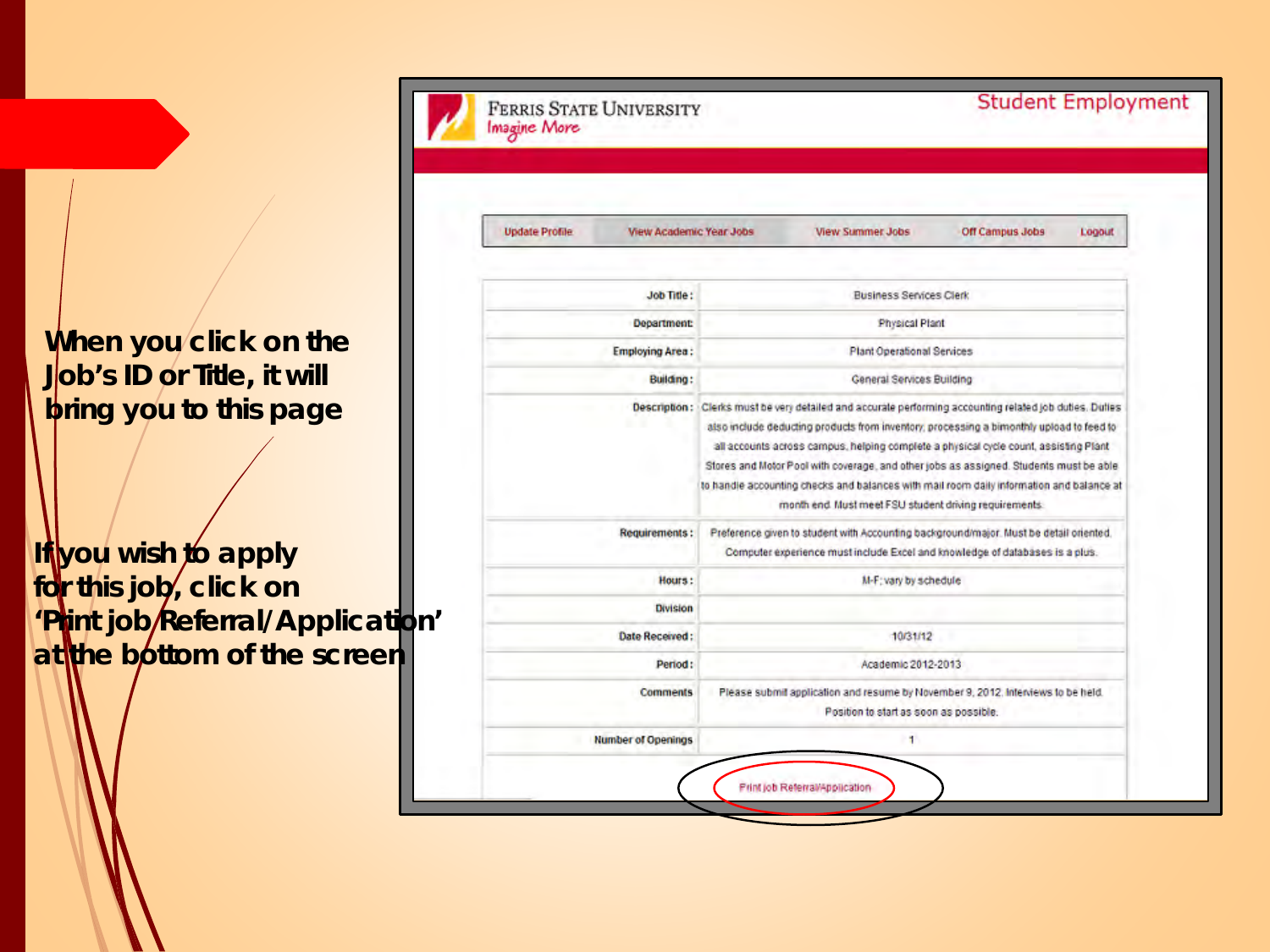**This application shows an example of what it would look like for a student that DOES NOT have work study**

**Complete the 'Student's Class Schedule' section by X-ing out the times you are in class, allowing a potential employer to see when you are available to work**

> **When you have completed the application, print out BOTH pages, and submit to the employer listed at the bottom of the page**

#### EXAMPLE

6/15/2015

Student Employment - Ferris State University

#### **Ferris State University Student Employment Application**

Student: Brutus

Phone: (555)555-5555

Job ID: xxxxx

Job Title: Clerical General Level II

**Academic Year Funding Source:** Departmental Budget No Award

Summer Funding Source: Departmental Budget No Award

Wage rate: \$8.40 - \$8.75

Enrolled Summer 2015 Credit Hours: 0

International Student: No

Student ID: xxx xx xxx

Email:BulldogB@ferris.edu

Student Status: All hiring documents (I-9/W-4) are on file.

Resume Required: Employer requests a separate resume to be submitted with this application. For assistance creating or updating your resume, please contact the Office of Career Services.

#### Student's Class Schedule

Please shade or "X" the time you are in class and any other times you are NOT available to work

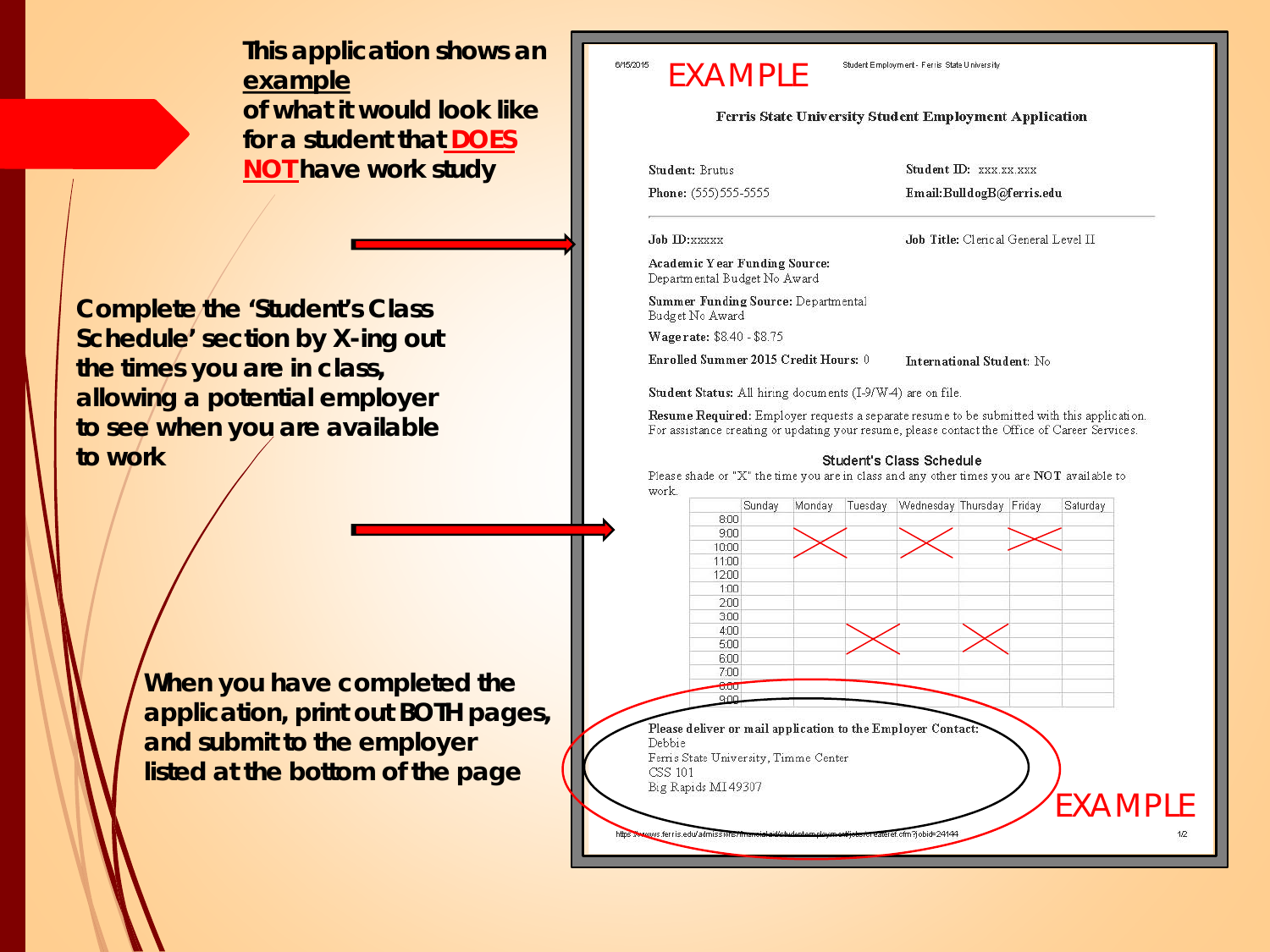## **This application shows an example of what it would look like for a student that DOES have work study**

**Fill the application out the same way instructed in the previous slide. X-out the times you're in class, print BOTH pages, and bring to the employer listed at the bottom**



https://wwws.ferris.edu/admissions/financialaid/studentemployment/jobs/createref.cfm?job... 6/16/2015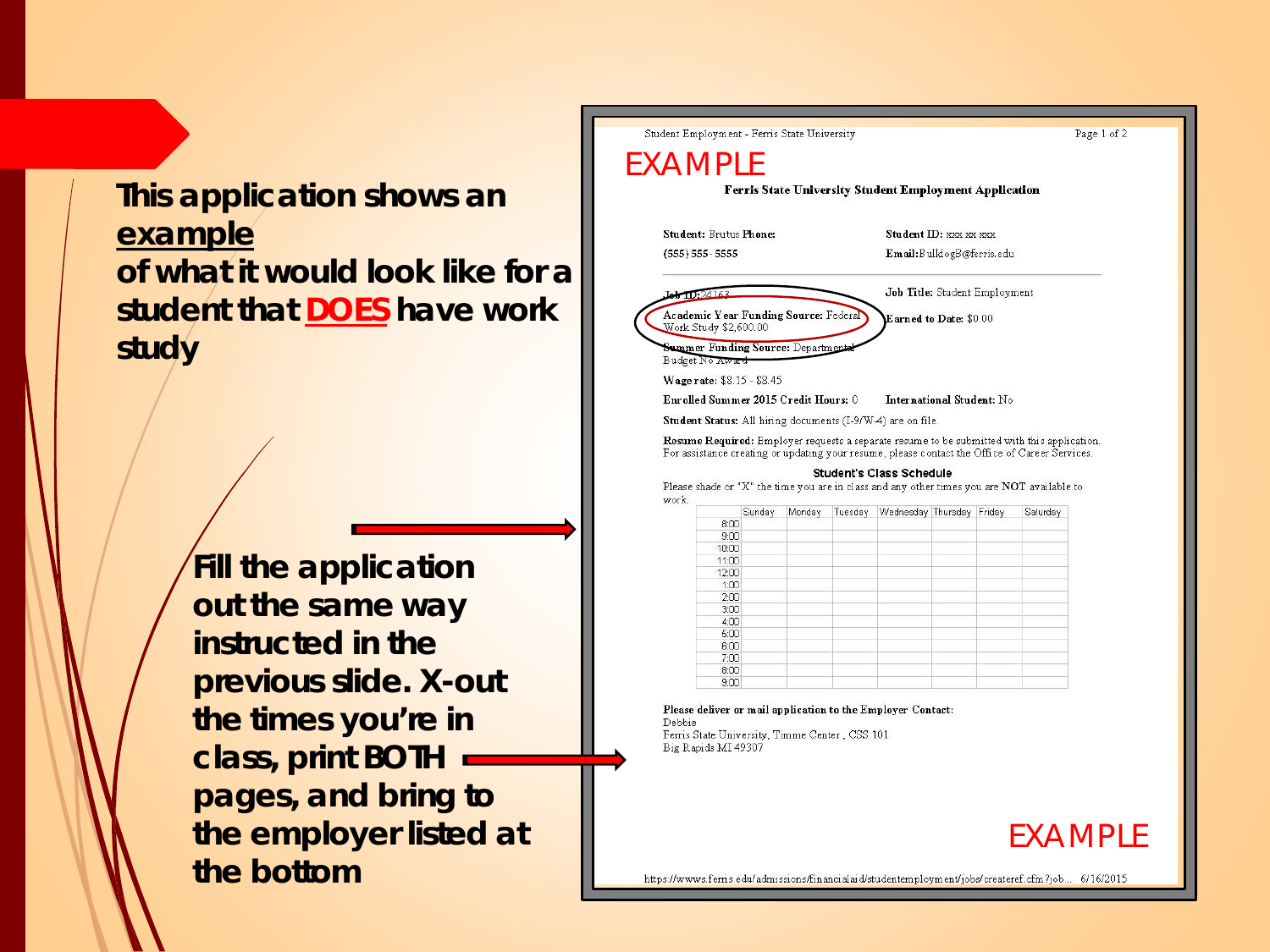| Do NOT forget to |
|------------------|
| sign AND date    |
| the application  |
| before           |
| submitting it    |

|                                     | <b>Ferris State University</b> |  |
|-------------------------------------|--------------------------------|--|
| <b>Education/Employment History</b> |                                |  |

| Student: Brutus Bulldog<br>Academic Program: Nuclear Medicine Tech. |              |                             | Student ID: XXX-XX-XXX<br>Grade Level: Sophomore                                                          |
|---------------------------------------------------------------------|--------------|-----------------------------|-----------------------------------------------------------------------------------------------------------|
|                                                                     |              |                             |                                                                                                           |
| <b>Beginning: 8/2011</b><br>End:                                    |              |                             | Employer : FSU- FINAID/student employment office                                                          |
|                                                                     |              | <b>Job Title : Clerical</b> |                                                                                                           |
| assist with student employment.                                     |              |                             | Duties : Cover financial aid front desk, assisting students. Also processing students through payroll and |
| Beginning: 9/2009                                                   | End: 12/2010 |                             | <b>Employer: Eagle Enterprises</b>                                                                        |
|                                                                     |              |                             | <b>Job Title: Clerical</b>                                                                                |
|                                                                     |              |                             | Duties : Balanced expenses, processed home foreclosure forms and loss of insurance forms.                 |
| <b>Beginning: 4/2010</b>                                            | End: 7/2011  |                             | Employer: McDonald's                                                                                      |
|                                                                     |              |                             | Job Title : Crew member                                                                                   |
|                                                                     |              |                             | Duties : Performed daily tasks in all areas such as: kitchen, customer service, and maintenance.          |
| Licenses/Certificates / Other Comments: None                        |              |                             |                                                                                                           |
|                                                                     |              |                             |                                                                                                           |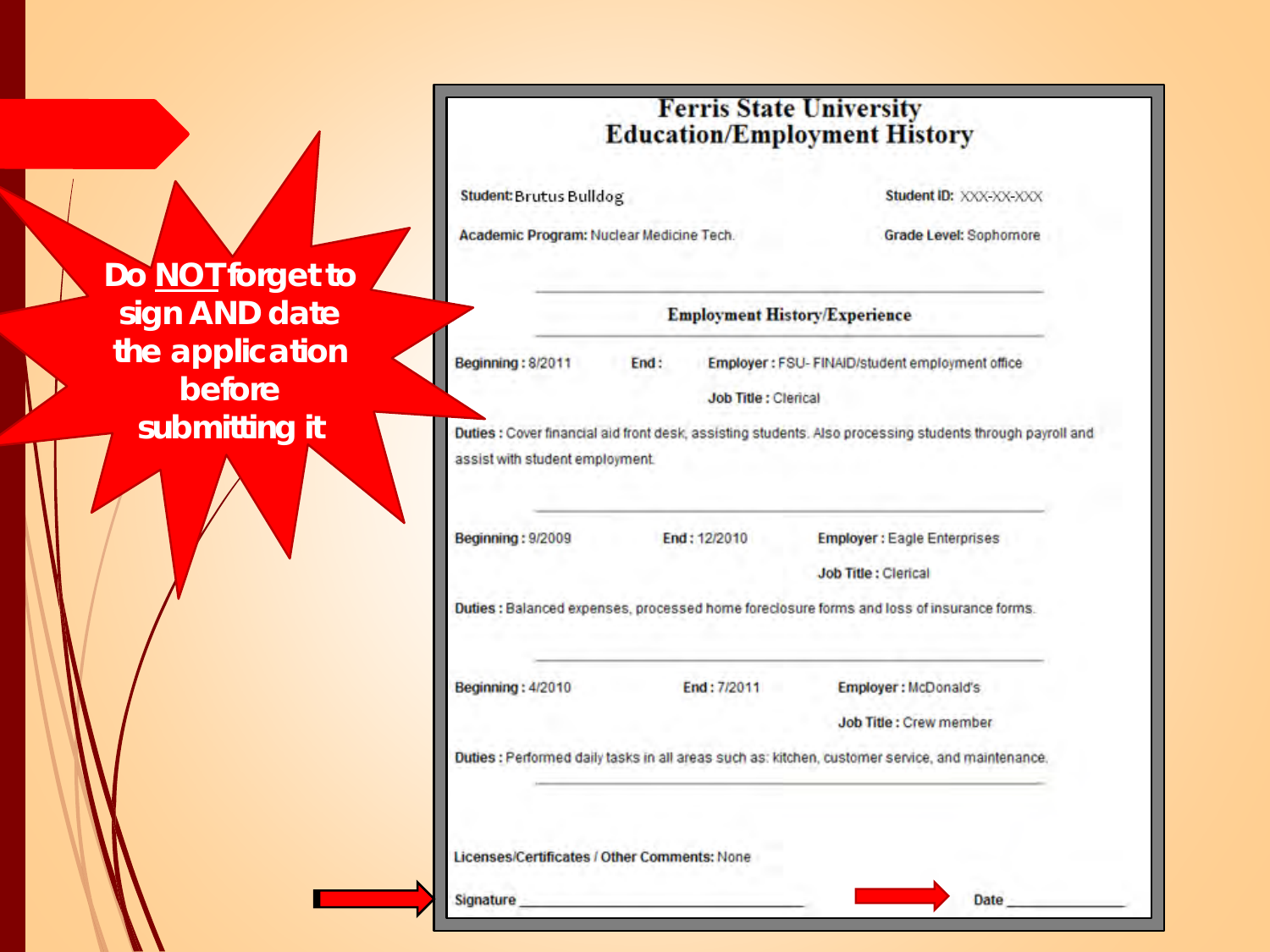# **What to do After Submitting an Application for Student Employment**

It is important to note the name and address of the person you delivered the form to for future reference. If you do not hear back from them within a reasonable time frame, you should follow up to ask the status of your application.